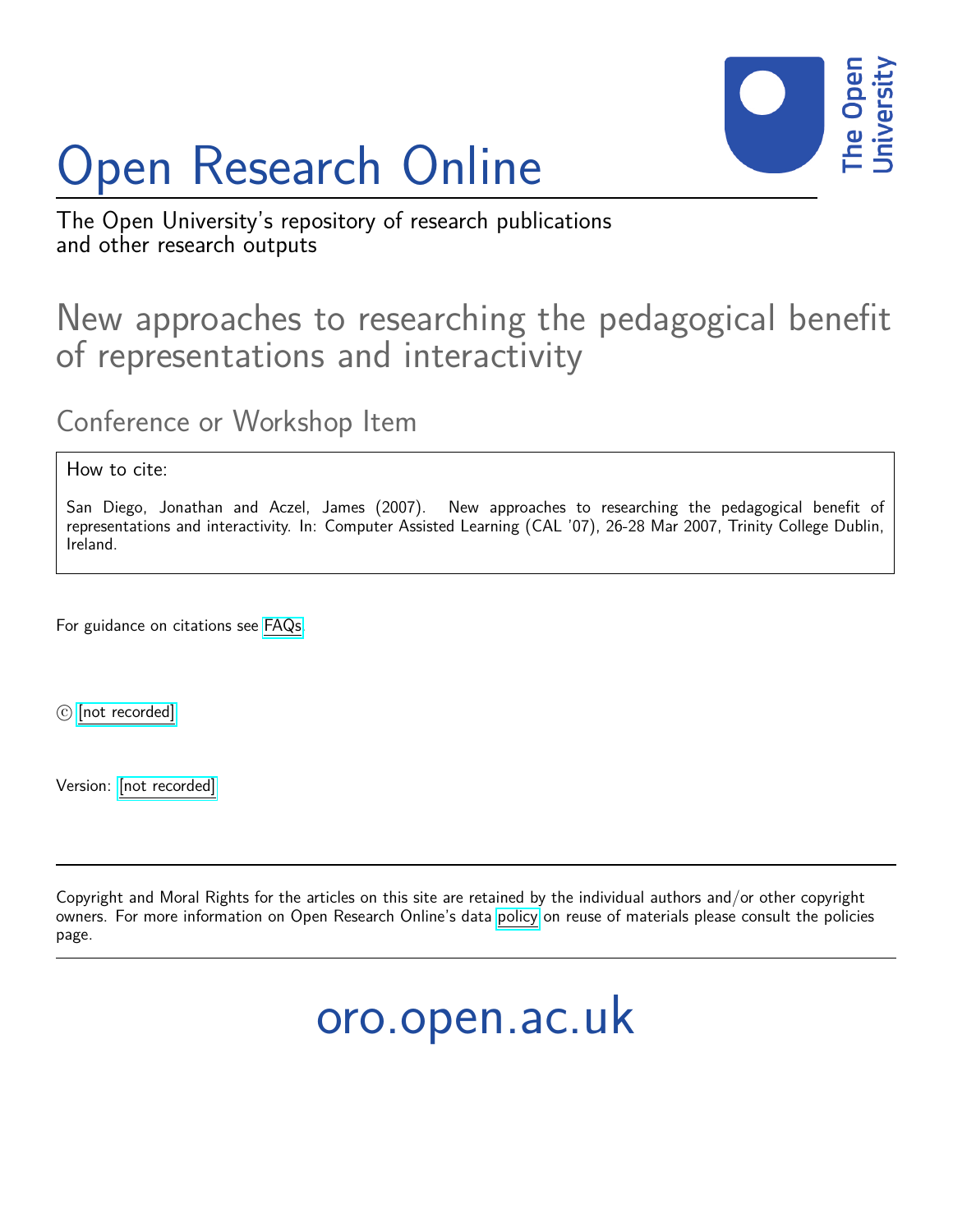#### **New approaches to researching the pedagogical benefit of representations and interactivity**

Jonathan San Diego & James Aczel (2007)

### **Abstract:**

Recent developments in digital data capture technologies are opening up new possibilities for researching the alleged pedagogical benefits of computer-based representations. This research suggests how integrated analysis of learners' gazes, actions, writing, sketches and utterances can better illuminate subtle cognitive strategies. In particular, the findings challenge the commonplace that it is always beneficial for learners to see and manipulate dynamic multiple representations.

The study, involving eighteen participants, explored how strategies for tackling certain tasks varied when these tasks were presented in different computer-based 'instantiations':

- **Static:** non-moving, non-changing, non-interactive
- **Dynamic:** capable of animation following keyboard inputs
- **Interactive**: directly manipulable using a mouse

The tasks involved multiple mathematical representations: numbers, graphs and algebra.

Participants' shifts in attention were recorded using an unobtrusive eye-tracking device and screen capture software. Use of the keyboard and mouse was automatically logged, while utterances and gestures were captured using a camcorder. Participants' notes and sketches were recorded in real-time using a Tablet PC (Figure 1).



**Figure 1: Examples of the video data captured** 

Note in the gaze video that the blue lines ('saccades') indicate paths the eyes took across the screen; while the blue circles ('fixations') show where the eyes lingered for a length of time, indicated by the size of the circle.

By logging the frequency and duration of fixations on defined areas of the screen over time, it is possible to study participants' attention in detail. So, for Participant 1 (P1), for example, 75% of his fixations were on graphs, and just 3% on algebra. But his attention changed over time: far from P1's attention to numbers being evenly distributed during the task, it was concentrated near the start, and then he largely shifted attention from numbers to graphs thereafter.

Integrating the various data sources can provide the context for such attentional shifts that utterances alone might fail to illuminate. The study took advantage of the latest analysis software that facilitates synchronisation and coding of multiple digital video streams, software events, fieldnotes and transcripts. This enabled the identification of a range of cognitive strategies. Two classes of strategies of particular interest identified were 'representationspecific' strategies (for viewing and manipulating particular representations) and 'imagining' strategies (in which participants appear to be engaged in mental visualisation, as evidenced, for example, by eye movement over the path of an invisible curve).